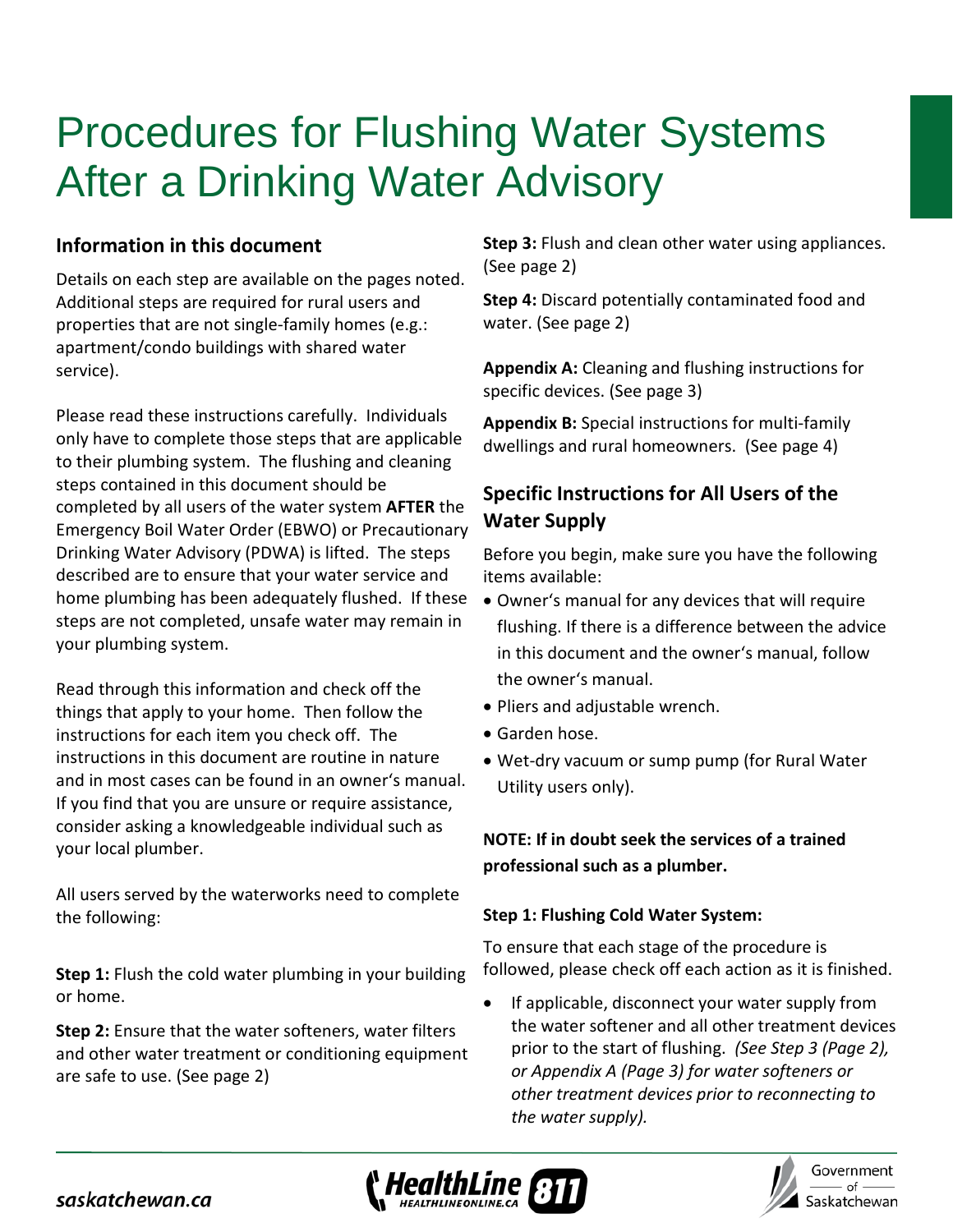- Individually flush each cold water tap for 5 minutes.
- When weather permits, outdoor taps should be flushed.

While completing cold water flushing, try to refrain from using water at other fixtures (such as turning on other taps) during the flushing procedure, as you may introduce particles into your piping. If this occurs, sediments may plug aerators (screens) on faucets. Wash hands and remove aerators to remove any particles from screens. There may be high levels of chlorine in the water that can cause odours when you are flushing your water system. Levels of chlorine in the water delivered to you will be reduced after the Precautionary Drinking Water Advisory or Emergency Boil Water Order is removed.

#### **Step 2: Water Filters, Softeners, Treatment Units or Conditioners:**

To ensure that each stage of the procedure is followed, please check off each action as it is finished.

- Disposable-type filter cartridges should be discarded, including those in refrigerators and ice making units.
- If the unit is a media filter bed-type unit (e.g. sand filter): isolate unit from the household water system and consult manufacturer, supplier or qualified plumbing or water treatment professional on method to disinfect the unit.

Please see Appendix A (Sections A.2 to A.4, Page 2) for information for commercial ice makers, water softeners, reverse osmosis water treatment devices, and swimming pools.

#### **Step 3: All Other Appliances**

The following list of water-using appliances and devices is provided to assist in highlighting the post-EBWO actions that are required. Households and facilities that are using other water using appliances and devices not listed here should also be cleaned and disinfected, if possible. To ensure that each appliance or device is cleaned and disinfected, check off each item as it is finished.

| Kitchen Coffee pots, coffee | Other Medical devices that     |
|-----------------------------|--------------------------------|
| makers and machines         | use water                      |
| Fridge filters              | Hot water tanks                |
|                             | (see Appendix A.1 – pages 4)   |
| Fridge water dispenser (5)  | Hot tubs (empty and refill)    |
| minute flush)               |                                |
| Water jug filters           | Pre-stored water ( <i>i.e.</i> |
| (Discard/Replace Media)     | watering cans)                 |
| Ice makers (discard 1st 3   | Water feature (empty and       |
| batches of ice)             | refill)                        |
| Water softeners (see        | Other appliances               |
| Appendix A.3 – page 4)      |                                |
| Bathroom Water piks         |                                |
|                             |                                |

All appliances, large or small, that have been in contact with the drinking water supply should be flushed, disinfected with a mild bleach solution, and rinsed thoroughly. If applicable, all filters must be replaced prior to use.

A mild bleach solution can be made by mixing approximately 2 tablespoons of bleach per gallon of water or 10 ml of bleach per liter of water. Chlorine is a strong oxidant and the chlorine solution is higher than normal.

Seek advice from the manufacturer or supplier of the appliance for more information regarding disinfection.

#### **Step 4: Food Safety – if in doubt throw it out**

Discard ice, juice, or other food products which may have used or been mixed with contaminated water.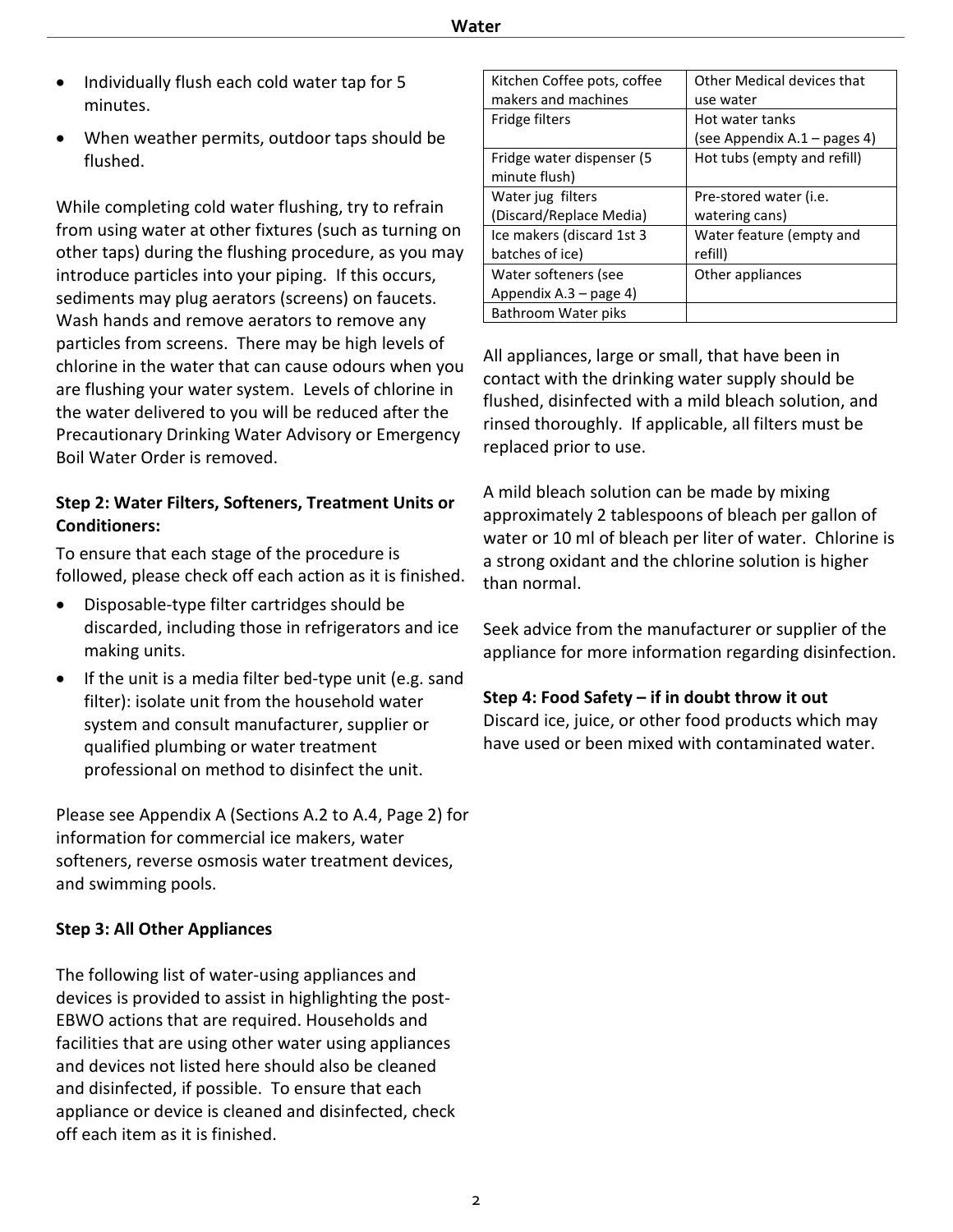# **Appendix: A**

#### **A.1 Commercial Ice Maker Procedure**

- 1. Flush the water line to the machine inlet:
	- a) Close the valve on the water line behind the machine and disconnect the water line from the machine inlet.
	- b) Open the valve, run 5 gallons of water through the valve and dispose of the water.
	- c) Close the valve.
	- d) Reconnect the water line to the machine inlet.
	- e) Open the valve.
- 2. Flush the water lines in the machine.
- 3. Turn on the machine.
- 4. Make ice for 1 hour and dispose of the ice.

5. Clean and sanitize, following the manufacturer's instructions, all parts and surfaces that come in contact with water and ice.

## **A.2 Water Softener Procedure**

Follow the manufacturer's instructions for disinfecting the particular unit you have. If the disinfection information is unavailable, the following steps can be used:

- 1. Adjust water supply valves so appliance is on-line.
- 2. Switch the softener to ―manual regeneration.
- 3. Cycle the softener for 1 regeneration.
- 4. Adjust timer to the current time of day and resume normal online operation.

**NOTE: If in doubt seek the services of a trained professional such as a plumber or a water softener supplier.** 

## **A.3 Reverse Osmosis (RO) Disinfection Procedure**

Refer to manufacturer's instructions for disinfecting this water treatment unit.

**NOTE: If in doubt seek the services of a trained professional such as a plumber or water treatment supplier.** 

#### **A.4 Swimming Pools Procedure**

Refer to fact sheet "**Operating a public pool, spa or wading pool during a PDWA/EBWO"**

**NOTE: If in doubt seek the services of a trained professional such as a plumber or swimming pool professional.**